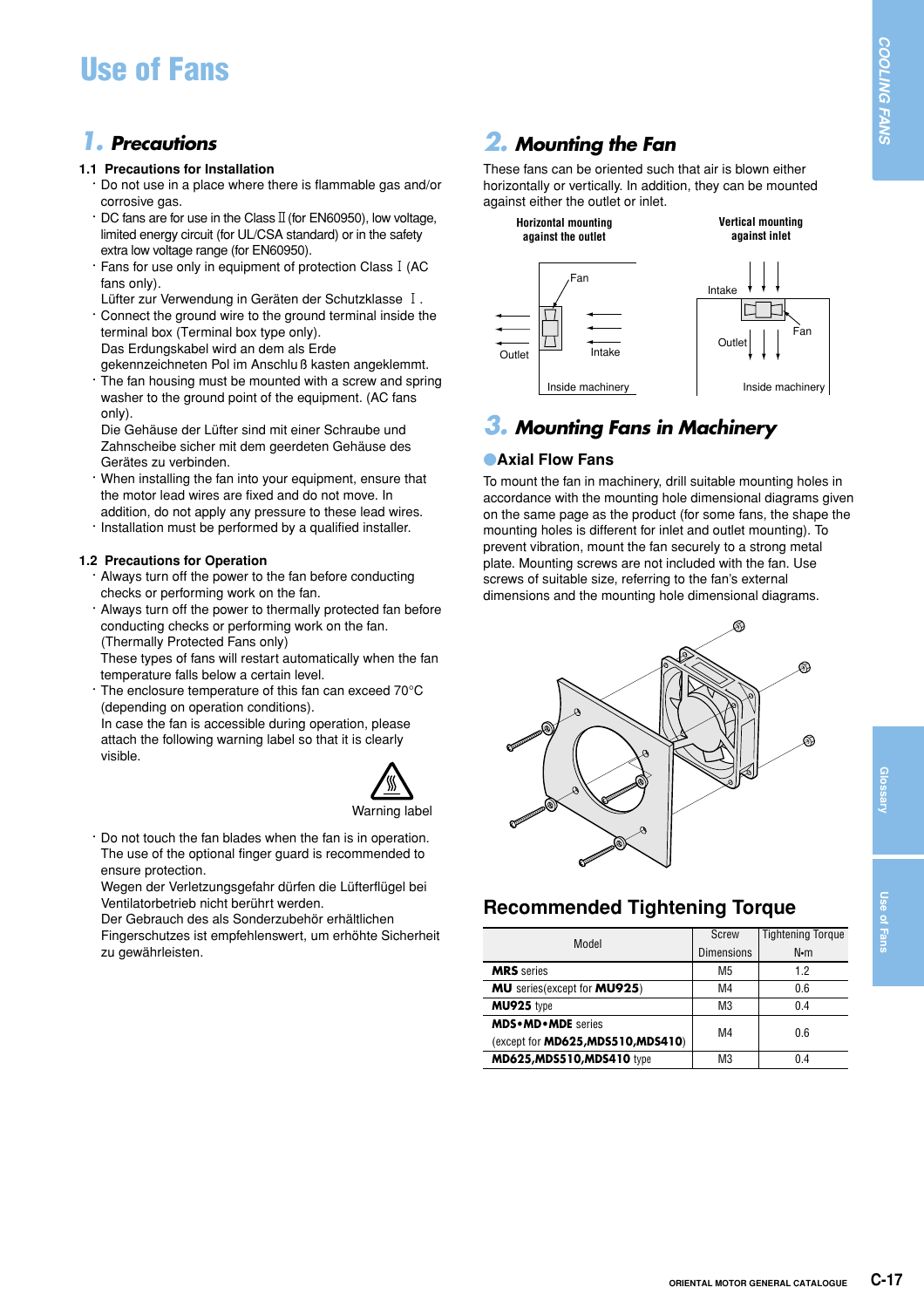## **Centrifugal Blowers**

#### 1 **Using special mountings**

Special mountings (sold separately) matched to the diameter of the motor case can be used to mount the blower in place.



For all the blowers except **MB520** and **MB630**, h2 is longer than h1, therefore, a pedestal must be used when mounting the blower so that the casing does not touch the surface to which the fan is fixed.



2 **Attaching blowers directly to the machine using screws**  (For **MB520** and **MB630** only)

Mounting holes are provided in three spots on the **MB520** and **MB630** casings so the blowers can be fixed to the machine with no extra mounting equipment. Refer to the panel cut-out on the blower page for dimensions to drill mounting holes.



## **Recommended Tightening Torque**

| Model             | <b>Screw Dimensions</b>      | <b>Tightening Torque</b><br>N•m |  |
|-------------------|------------------------------|---------------------------------|--|
| MB630 type        | $M3$ P0.5 Length= $t+3.5$ mm | 0.6                             |  |
| <b>MB520</b> type | $M3$ P0.5 Length= $t+2.5$ mm |                                 |  |

t:Thickness of mounting plate

## **Cross Flow Fans**

Cross flow fan casings have mounting holes on all sides.



Refer to the panel cut-out on the cross flow fan page for dimensions to drill the mounting holes.

## **Recommended Tightening Torque**

| Model                                                 | <b>Screw Dimensions</b> | <b>Tightening Torque</b><br>N•m |  |
|-------------------------------------------------------|-------------------------|---------------------------------|--|
| <b>MF</b> • <b>MFD</b> series<br>M4 P0.7 Length=t+5mm |                         | 14                              |  |
| <b>+Thioknong of mounting plate</b>                   |                         |                                 |  |

t:Thickness of mounting plate

## *4. Mounting Locations*

Install the fan and capacitor in locations that meet the following conditions.

·Indoors (the product is designed and manufactured to be mounted in a machine.)

 $\cdot$ Ambient temperature  $-10^{\circ}$ C  $\sim$  +60°C ( $-10^{\circ}$ C  $\sim$  +50°C for **MB** series) (Nonfreezing)

 $\cdot$ Ambient humidity 0  $\sim$  85% (Noncondensing)

·No explosive, flammable and/or corrosive gas. ·No exposure to direct sunlight.

·No splashing water, or exposure to dust or debris. ·No oil or grease, organic solvents, acid or alkaline chemicals.

·No continuous vibration or excessive shock.  $\cdot$ Installation category  $\mathbb I$ , Pollution degree 2, Class1equipment (EN/IEC standard)(AC fans only). ·Installation category1, Pollution degree 2,

Class  $I\!I\!I$  equipment (EN/IEC standard)(DC axial flow fans only).

## *5. Installing Accessories*

Dust or objects entering the machinery through the fan opening can affect the life of the machinery and cause accidents. To ensure safety and maintain performance, it is recommended that options such as finger guards, filters, screens and duct joints be installed on fans. Refer to the installation instructions given on the following pages.

| Finger Guard | Page C-98  |
|--------------|------------|
| Filter       | Page C-101 |
| Screen       | Page C-103 |
| Duct Joint   | Page C-104 |

**Overview and<br>Characteristics**<br>of Fans

**Use of Fans**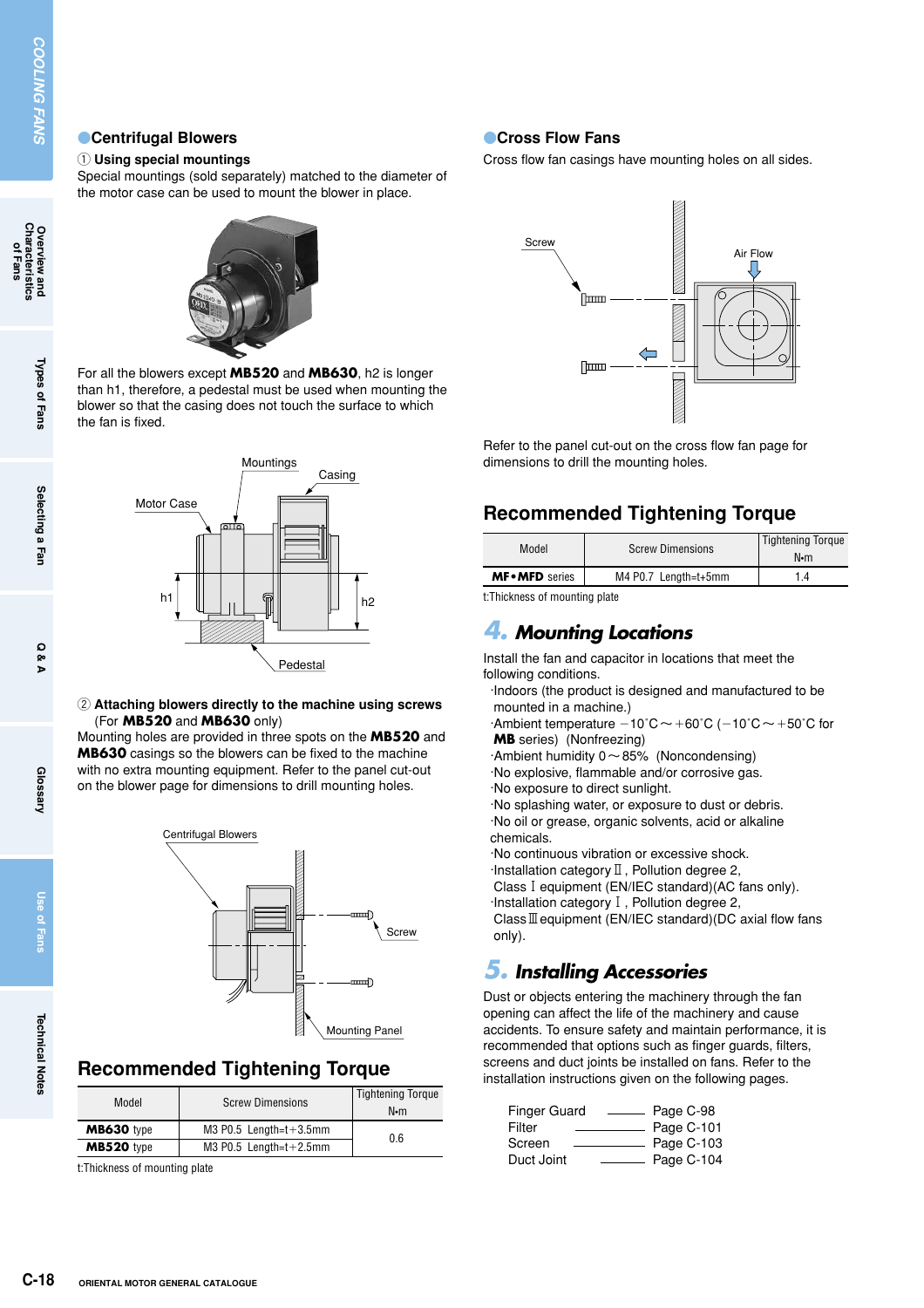## *6. Connection to Power supply*

### **MRS** Series

**MRS** (excluding **MRS25, MRS20**) series fans use a terminal box for the power supply connection and Protective Earth (P.E.) connection, allowing the power supply cord and Protective Earth (P.E.) cord to be fastened securely. If possible, use a crimp-style terminal to connect the cord to the terminal box. Also, when connecting the power supply for fans that include alarm circuits with single-phase voltage specifications, be sure to connect the capacitor provided.



 $<$  Crimp-style Terminals that can be used  $>$ Round terminal type with insulation



U-shaped terminal type with insulation



### **MU** Series

Terminals for connection to the power supply and Protective Earth (P.E.) are located in the fan frame. Using the optional power supply cord makes connections easy.

Use an  $M4\times8$  mm screw and washer for the P.E. (Protective Earthing Terminal).

The **MU825** type has lead wire output, so no plug cord is required.



## -**MDS•MD,MBD,MFD,MDE Series**

Use the black and red lead wires extending from the fan. Connecting the red wire to the plus  $(+)$  terminal and the black wire to the minus  $(-)$  terminal. (This applies to all DC axialflow fans.)

Even if connections are reversed by mistake, the fan is equipped with a protection circuit to keep current from flowing in the wrong direction.

For the **MDS•MD•MDE** series, use a DC power source with reinforced insulation with the primary side.



## *7. Speed Adjustment*

The DC fan can be operated within the usage voltage range. When the input voltage is varied within this usage voltage range, the rotation rate varies proportionally to the voltage and the fan air flow characteristic also varies.

### **MD825B-24**